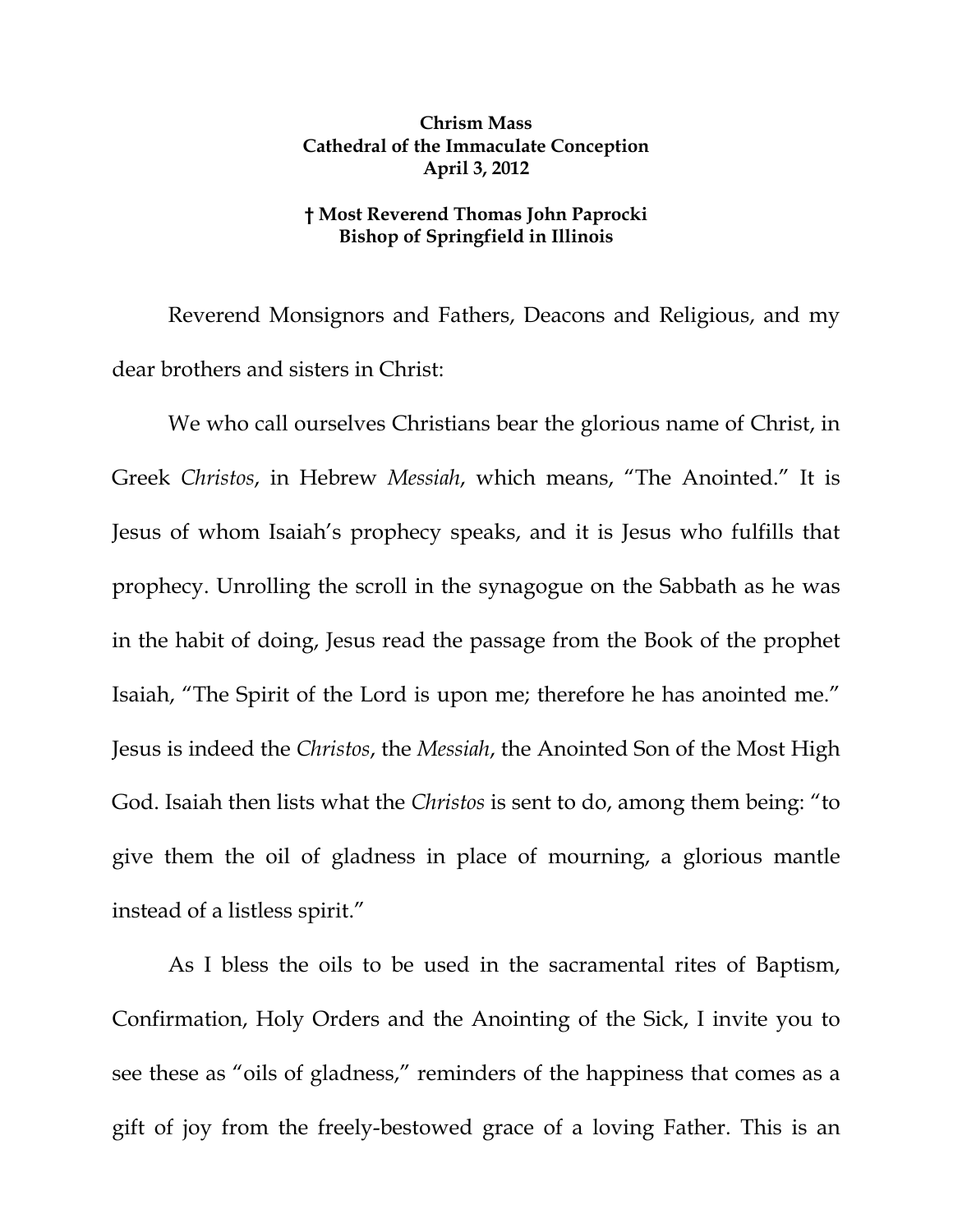important reminder in a world where we can easily succumb to the negative influences of the myriad of challenges and problems that confront us in everyday life. Among these challenges is the issue of secularism, a topic about which Pope Benedict XVI has spoken very clearly.

In his address to the Pontifical Council for Culture on March 8, 2008, the Holy Father said that secularization "is a fundamental issue for the future of humanity and of the Church. Secularization that often turns into secularism . . . harshly tries the Christian life of the faithful and Pastors alike. . . . Secularization, which presents itself in cultures by imposing a world and humanity without reference to Transcendence, is invading every aspect of daily life and developing a mentality in which God is effectively absent, wholly or partially, from human life and awareness."

Responding to this challenge, Cardinal Timothy Dolan, Archbishop of New York and President of the United States Conference of Catholic Bishops, addressed this topic at a meeting of the College of Cardinals with the Holy Father in the Vatican this past February. Cardinal Dolan said, "This secularization calls for a creative strategy of evangelization, and I want to detail seven planks of this strategy." The New York archbishop recommended the following seven pointers: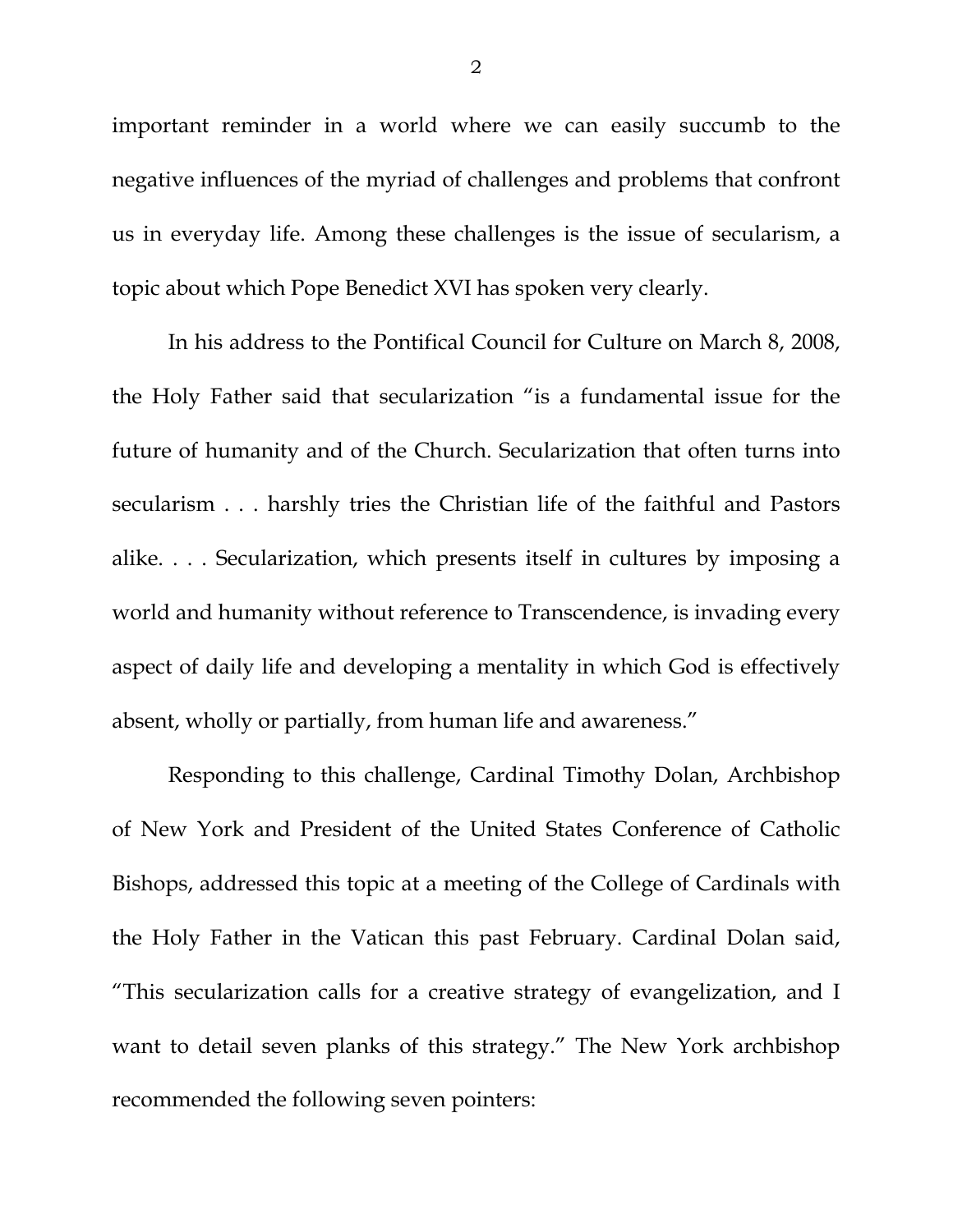1) Remembering that even those who boast of their secularism have an innate longing for the divine, the first step of evangelization must be to keep the quest for God alive.

2) "Be not afraid" – we must be confident, without being triumphalistic, since it is the power of God who sends his people to evangelize.

3) The new evangelization is not about presenting a doctrine or belief-system, but a Person, whose name is Jesus.

4) Jesus is the Truth. Hence, evangelization is linked to catechesis.

5) An evangelist must be a person of joy -- someone who smiles.

6) The new evangelization is about love -- the love of God made concrete in service.

7) Finally, martyrdom. A reminder that the Church is now peopled by those who are suffering persecution for their faith, and that these martyrs give impetus to the new evangelization.

So now, my dear brother priests, I address these words to you. As ordained priests, you exercise the sacerdotal functions of a triple office: to teach, to sanctify and to govern the Christian community. These are not three separate offices or jobs, but one only: "the functions of the ordained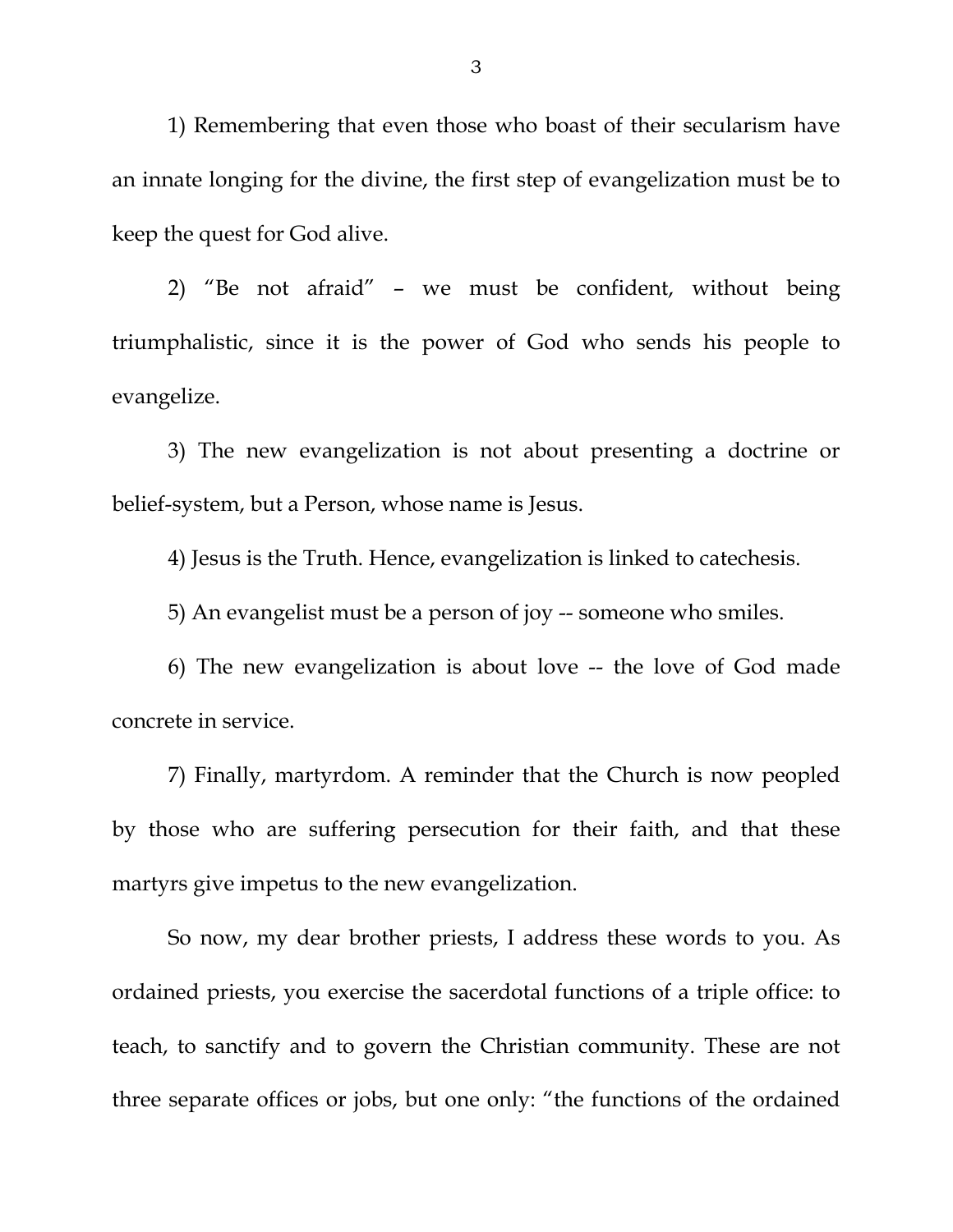minister, taken as a whole, constitute a single indivisible unity in virtue of their singular foundation in Christ" and "the diverse functions proper to ordained ministers form an indivisible unity and cannot be understood if separated, one from the other."1

In other words, to teach, to sanctify and to govern are merely three aspects or functions of one role. That role is to present Christ the pastor, caring for his people, the Church. The ministerial priest teaches when he sanctifies and governs, sanctifies when he teaches and governs, and governs when he teaches and sanctifies; no one function can be understood in separation from the others. This is because he takes the place of Christ the shepherd for the sake of the community. As the *Catechism of the Catholic Church* teaches, the Sacrament of Holy Orders "configures the recipient to Christ by a special grace of the Holy Spirit, so that he may serve as Christ's instrument for his Church. By ordination one is enabled to act as a representative of Christ, Head of the Church, in his triple office of priest, prophet, and king."2

When any of these three functions is neglected or separated from their counterparts, the other two are diminished. A priest whose teaching is disconnected from the call to personal holiness and the task of shepherding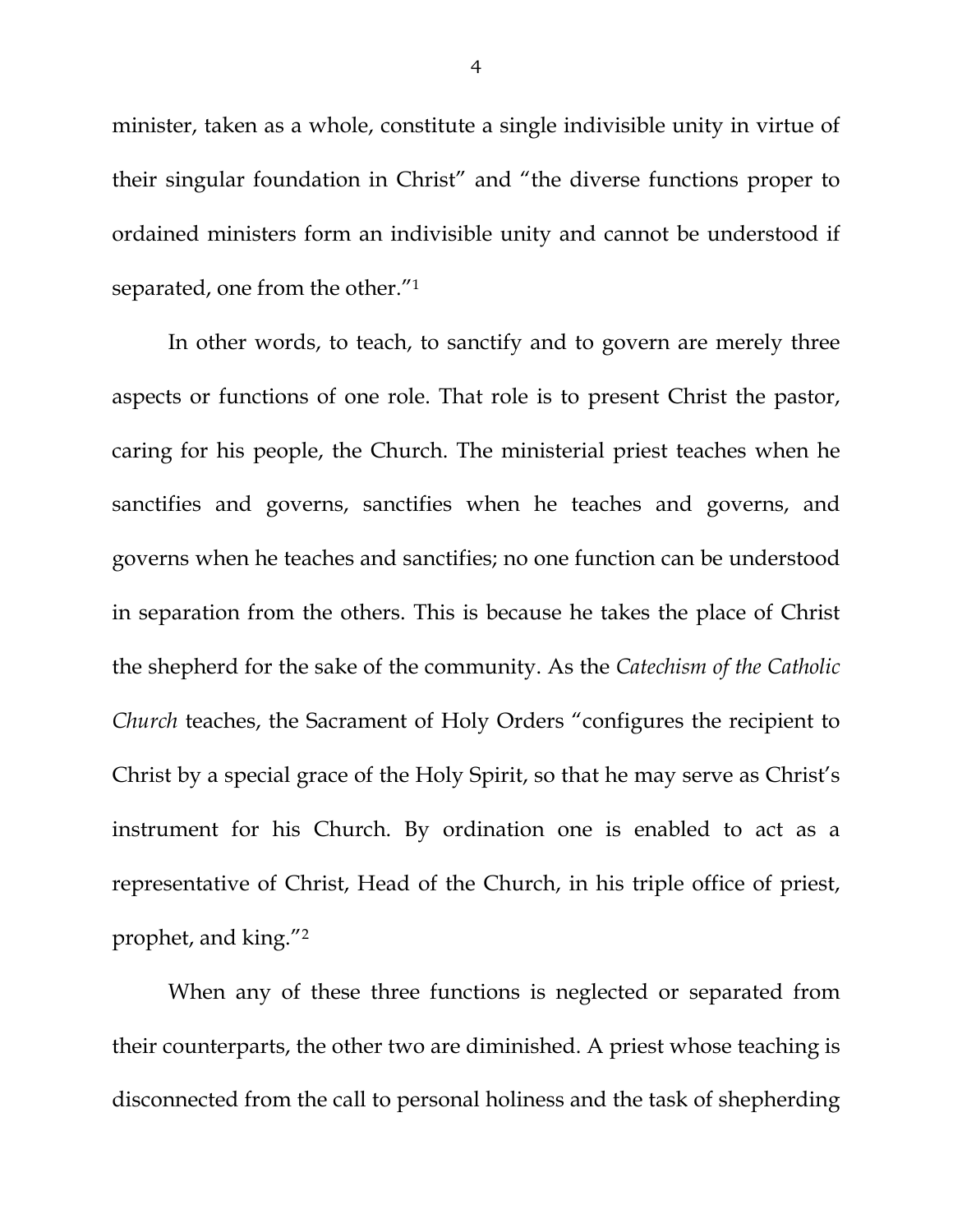the flock runs the risk of devolving into a pedantic academic unconcerned with the salvation of souls. A priest whose sanctifying is disconnected from the wisdom of revelation and the good order of governance may personally be a kind and holy man, but would not be fulfilling his responsibilities as a pastor who leads and guides the community of faith as a representative of Christ, the Head of the Church. A priest whose governing is disconnected from sanctifying and teaching may become an effective but heartless manager whose efficiency is not imbued with the love of Christ.

The proper attitude and approach to the pastoral care of God's people is found in the passage quoted earlier from the prophet Isaiah: "to give them the oil of gladness in place of mourning, a glorious mantle instead of a listless spirit."

 Therefore, on behalf of the Catholic faithful of our diocese, I ask you my brother priests to renew your commitment to the responsibilities of the priesthood which you accepted on the day of your ordination. I invite you to exercise your ministry collaborating with me in shepherding the flock of this diocese with gentle compassion, merciful justice, wise devotion, prudential courage and joyful love. As bishop of this diocese, I take this